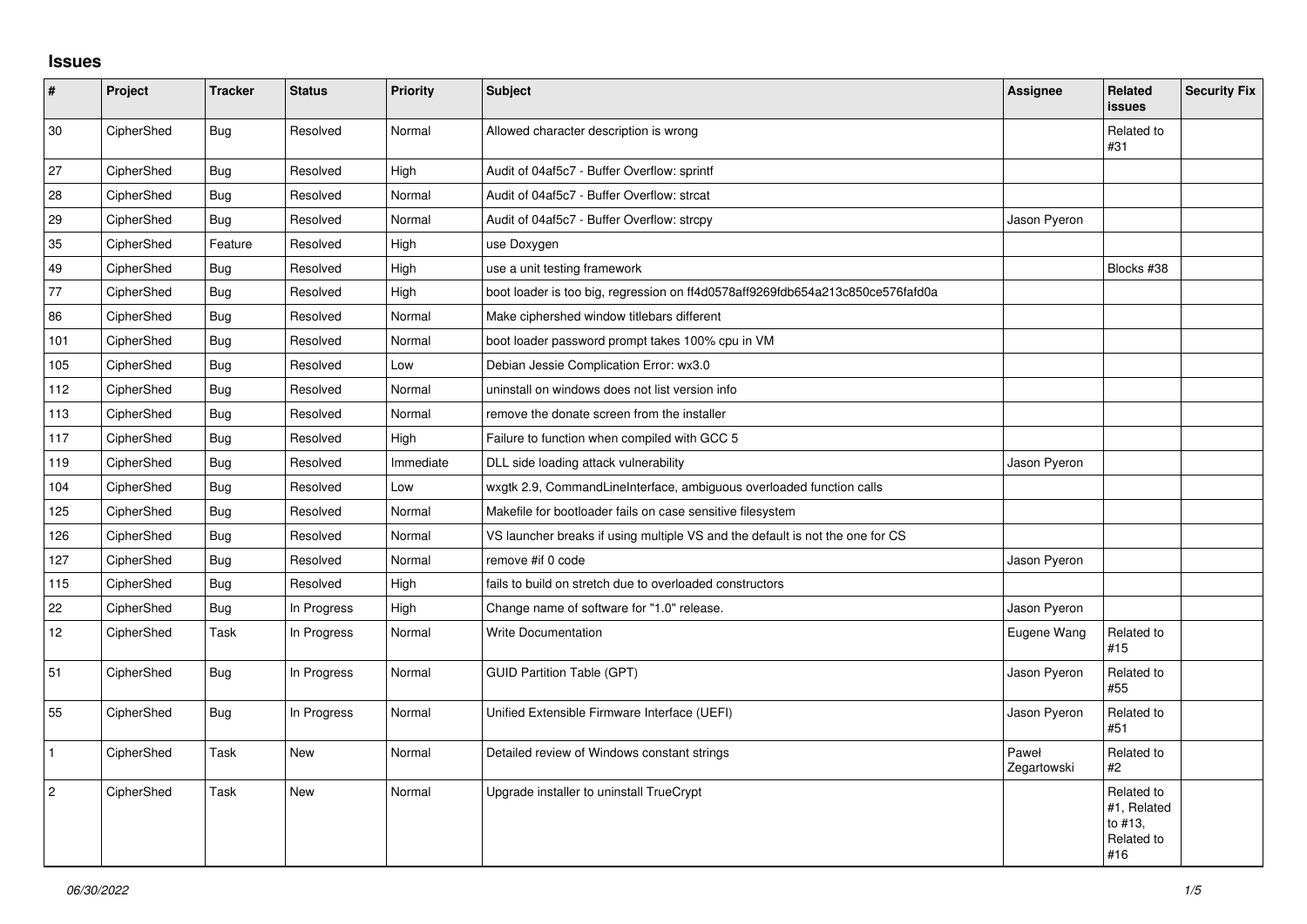| $\vert$ #      | Project    | <b>Tracker</b> | <b>Status</b> | Priority | <b>Subject</b>                                                 | Assignee                    | Related<br>issues | <b>Security Fix</b> |
|----------------|------------|----------------|---------------|----------|----------------------------------------------------------------|-----------------------------|-------------------|---------------------|
| $\overline{3}$ | CipherShed | <b>Task</b>    | <b>New</b>    | Normal   | Finish initial bitmaps and icons                               |                             |                   |                     |
| $\overline{4}$ | CipherShed | Task           | <b>New</b>    | Normal   | Get Windows executable signing key                             | <b>Bill Cox</b>             |                   |                     |
| 5              | CipherShed | Task           | <b>New</b>    | Normal   | Linux build, installer, VM                                     | Kyle Marek                  | Related to<br>#50 |                     |
| 6              | CipherShed | Task           | <b>New</b>    | Normal   | Windows build, installer, VM                                   | <b>Bill Cox</b>             |                   |                     |
| 7              | CipherShed | Task           | New           | Normal   | Mac build, installer, VM                                       | Jason Pyeron                |                   |                     |
| 8              | CipherShed | Task           | New           | Normal   | Get graphics artist to work on artwork, icons                  |                             |                   |                     |
| 9              | CipherShed | Task           | New           | Normal   | Create check-list of features to be tested                     | Pier-Luc Caron<br>St-Pierre |                   |                     |
| 10             | CipherShed | Feature        | <b>New</b>    | Low      | Two-factor Pre-boot-authentication with USB stick and Password |                             |                   |                     |
| 11             | CipherShed | Feature        | <b>New</b>    | Low      | Cipher set enablement                                          |                             |                   |                     |
| 13             | CipherShed | Task           | New           | Normal   | List of all version numbers                                    | Rocki H                     | Related to<br>#2  |                     |
| 14             | CipherShed | <b>Bug</b>     | <b>New</b>    | Normal   | Fixes urls in ui (/applink? links)                             |                             | Related to<br>#25 |                     |
| 15             | CipherShed | Task           | New           | Normal   | Create Gnu Info page                                           | Eugene Wang                 | Related to<br>#12 |                     |
| 16             | CipherShed | Task           | New           | High     | Create list of all installed files / registry keys (Windows).  | Rocki H                     | Related to<br>#2  |                     |
| 17             | CipherShed | Task           | <b>New</b>    | Normal   | Create debian packaging                                        |                             |                   |                     |
| 18             | CipherShed | Task           | <b>New</b>    | Normal   | Create rpm packaging                                           |                             |                   |                     |
| 19             | CipherShed | Task           | New           | Normal   | Create pkgbuild for arch                                       |                             |                   |                     |
| 20             | CipherShed | Task           | <b>New</b>    | Normal   | Create dmg for os x                                            |                             |                   |                     |
| 21             | CipherShed | <b>Bug</b>     | New           | High     | Method of mounting may be exploited                            |                             |                   |                     |
| 24             | CipherShed | Task           | <b>New</b>    | Normal   | Add Windows 8 / Server 2012                                    | Rocki H                     |                   |                     |
| 25             | CipherShed | Task           | New           | Normal   | Broken applinks                                                |                             | Related to<br>#14 |                     |
| 26             | CipherShed | <b>Bug</b>     | New           | Normal   | Large External Drive Support on Mac (>512byte sector size)     |                             |                   |                     |
| 23             | CipherShed | <b>Bug</b>     | New           | Normal   | Windows 8 / 8.1 Fast Startup                                   | Rocki H                     |                   |                     |
| 31             | CipherShed | <b>Bug</b>     | New           | Normal   | there is duplicate code for password character checking        | Jason Pyeron                | Related to<br>#30 |                     |
| $32\,$         | CipherShed | Feature        | <b>New</b>    | Normal   | truecrypt.ch ideas thread                                      |                             |                   |                     |
| 33             | CipherShed | Feature        | New           | Normal   | windows comamnd line volume creation                           |                             |                   |                     |
| 34             | CipherShed | Feature        | New           | Normal   | windows mount point support                                    |                             | Related to<br>#60 |                     |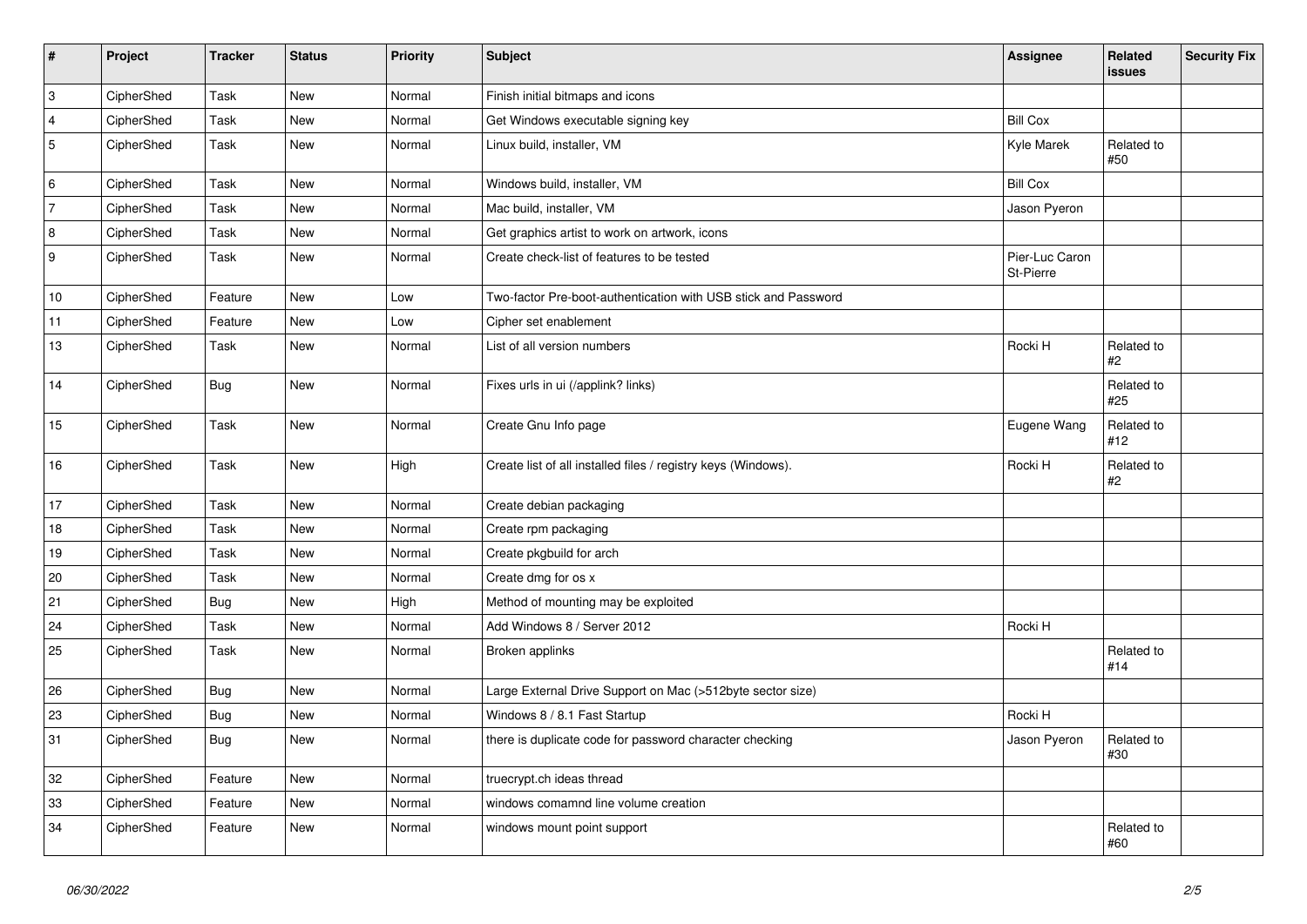| #  | Project    | <b>Tracker</b> | <b>Status</b> | Priority | Subject                                                         | <b>Assignee</b> | Related<br>issues | <b>Security Fix</b> |
|----|------------|----------------|---------------|----------|-----------------------------------------------------------------|-----------------|-------------------|---------------------|
| 36 | CipherShed | Feature        | <b>New</b>    | Normal   | support multiple actors to open an encrypted volume             |                 |                   |                     |
| 37 | CipherShed | <b>Bug</b>     | New           | High     | Open Crypto Audit Project issues                                |                 |                   |                     |
| 38 | CipherShed | <b>Bug</b>     | New           | High     | Weak Volume Header key derivation algorithm                     |                 | Blocked by<br>#49 |                     |
| 39 | CipherShed | <b>Bug</b>     | New           | High     | Sensitive information might be paged out from kernel stacks     |                 |                   |                     |
| 40 | CipherShed | <b>Bug</b>     | New           | High     | Multiple issues in the bootloader decompressor                  |                 |                   |                     |
| 41 | CipherShed | <b>Bug</b>     | New           | High     | Windows kernel driver uses memset() to clear sensitive data     |                 |                   |                     |
| 42 | CipherShed | <b>Bug</b>     | New           | High     | TC_IOCTL_GET_SYSTEM_DRIVE_DUMP_CONFIG kernel pointer disclosure |                 |                   |                     |
| 43 | CipherShed | <b>Bug</b>     | New           | High     | IOCTL_DISK_VERIFY integer overflow                              |                 |                   |                     |
| 44 | CipherShed | Bug            | New           | High     | TC_IOCTL_OPEN_TEST multiple issues                              |                 |                   |                     |
| 45 | CipherShed | <b>Bug</b>     | New           | High     | MainThreadProc() integer overflow                               |                 |                   |                     |
| 46 | CipherShed | <b>Bug</b>     | New           | High     | MountVolume() device check bypass                               |                 |                   |                     |
| 47 | CipherShed | Bug            | New           | High     | GetWipePassCount() / WipeBuffer() can cause BSOD                |                 |                   |                     |
| 48 | CipherShed | Bug            | New           | High     | EncryptDataUnits() lacks error handling                         |                 |                   |                     |
| 50 | CipherShed | Feature        | New           | Normal   | Linux FDE                                                       |                 | Related to<br>#5  |                     |
| 52 | CipherShed | Feature        | New           | Low      | recovery utility & tools                                        |                 | Related to<br>#59 |                     |
| 53 | CipherShed | Feature        | New           | Low      | Portable / non-admin volume browser                             |                 |                   |                     |
| 54 | CipherShed | Feature        | New           | Low      | Self Destruct Password                                          |                 |                   |                     |
| 56 | CipherShed | Bug            | New           | Low      | FreeBSD support                                                 |                 |                   |                     |
| 57 | CipherShed | Feature        | New           | Normal   | Skein support                                                   |                 |                   |                     |
| 58 | CipherShed | Feature        | New           | Low      | Tablet / Touch screen / non-keyboard boot support               |                 |                   |                     |
| 59 | CipherShed | <b>Bug</b>     | New           | Low      | optimized rescue disk                                           |                 | Related to<br>#52 |                     |
| 60 | CipherShed | Feature        | New           | Normal   | Enhanced UX - shell extension for container management          |                 | Related to<br>#34 |                     |
| 61 | CipherShed | Feature        | <b>New</b>    | Normal   | optionally support TPM                                          |                 |                   |                     |
| 62 | CipherShed | Feature        | New           | Normal   | Administrative Configuration for Enterprise IT                  |                 |                   |                     |
| 63 | CipherShed | Bug            | New           | Normal   | 64 bit gui on 64 bit systems                                    |                 | Related to<br>#65 |                     |
| 64 | CipherShed | Task           | New           | Normal   | Rewrite or remove LongReverse in Common/Dlgcode.c               |                 |                   |                     |
| 65 | CipherShed | Feature        | New           | Normal   | pure 64 bit version for windows                                 |                 | Related to<br>#63 |                     |
| 66 | CipherShed | Feature        | New           | Normal   | provide robust API for usermode interaction with kernel driver  |                 |                   |                     |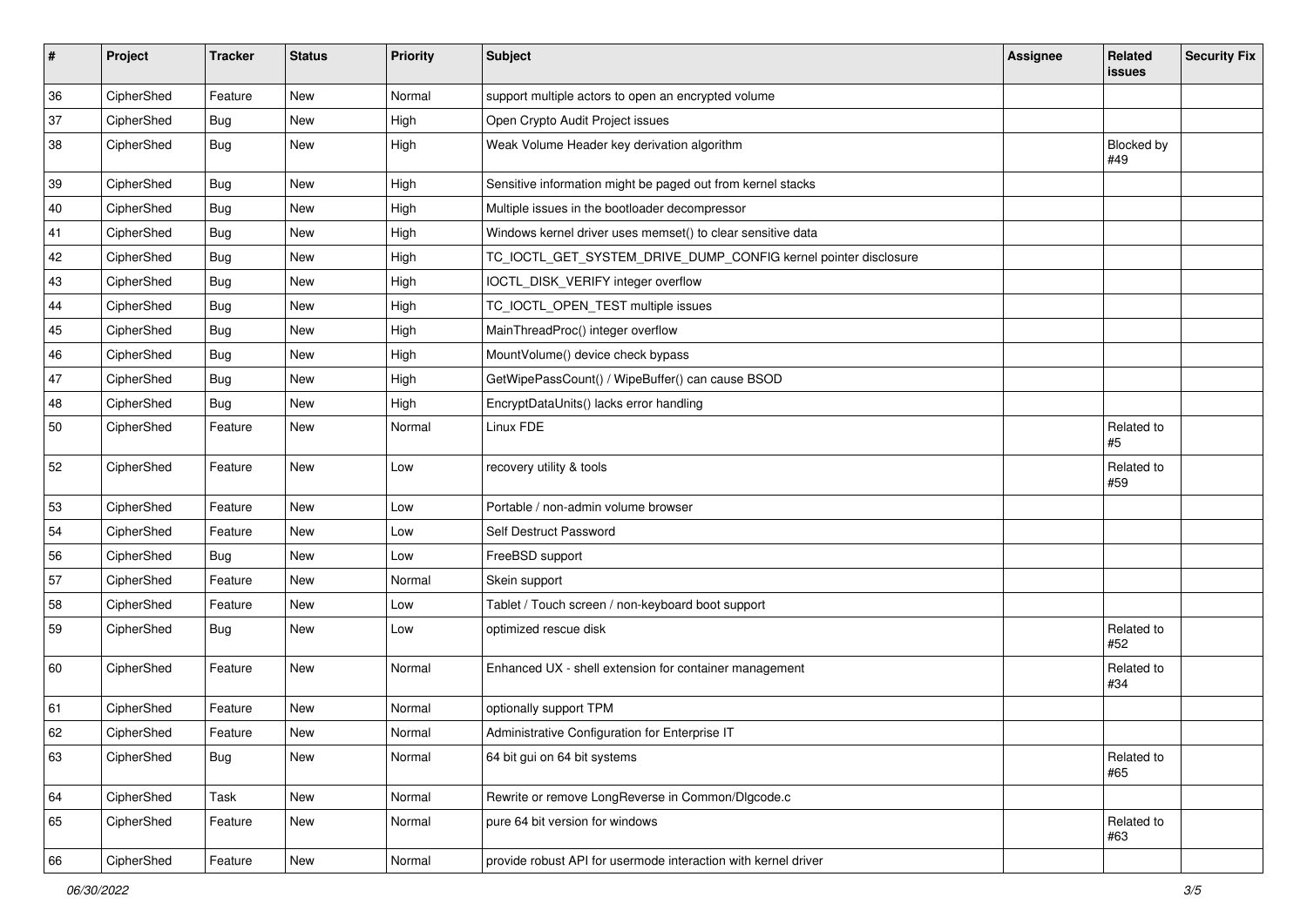| #   | Project    | <b>Tracker</b> | <b>Status</b> | <b>Priority</b> | <b>Subject</b>                                                                                                                             | <b>Assignee</b> | Related<br>issues | <b>Security Fix</b> |
|-----|------------|----------------|---------------|-----------------|--------------------------------------------------------------------------------------------------------------------------------------------|-----------------|-------------------|---------------------|
| 67  | CipherShed | Feature        | New           | Normal          | print a backup                                                                                                                             |                 |                   |                     |
| 69  | CipherShed | Feature        | New           | Low             | integration test: mounting and sharing volumes                                                                                             |                 |                   |                     |
| 70  | CipherShed | Feature        | New           | Normal          | track git info in build                                                                                                                    |                 |                   |                     |
| 71  | CipherShed | Bug            | New           | High            | passwords using non-ascii                                                                                                                  |                 |                   |                     |
| 72  | CipherShed | <b>Bug</b>     | New           | Normal          | The installation fails, but a message (from windows?) says it succeeds and asks if you want<br>to reboot                                   |                 |                   |                     |
| 73  | CipherShed | <b>Bug</b>     | New           | Normal          | Truecrypt icon showing in taskbar                                                                                                          |                 |                   |                     |
| 74  | CipherShed | Bug            | New           | Normal          | Hardcoded Build date in Help->About window                                                                                                 |                 |                   |                     |
| 75  | CipherShed | Feature        | <b>New</b>    | Low             | code coverage - ConvertUTF.c                                                                                                               |                 |                   |                     |
| 76  | CipherShed | <b>Bug</b>     | New           | Normal          | MakeSelfExtractingPackage used in CI cannot have dialog boxes                                                                              |                 |                   |                     |
| 78  | CipherShed | <b>Bug</b>     | New           | Normal          | update the ciphershed org website, automatically                                                                                           |                 |                   |                     |
| 79  | CipherShed | Feature        | New           | Low             | document a list of file systems compatible with Hidden Volume usage                                                                        |                 |                   |                     |
| 80  | CipherShed | Bug            | <b>New</b>    | Low             | TEST CASE: ubuntu 14 GUI install                                                                                                           |                 |                   |                     |
| 81  | CipherShed | Feature        | New           | Normal          | Decrypt System drive via commandline                                                                                                       |                 |                   |                     |
| 82  | CipherShed | Feature        | New           | Normal          | add sparse file detection to non-windows versions                                                                                          |                 |                   |                     |
| 83  | CipherShed | Bug            | New           | Normal          | deduplicate file names                                                                                                                     |                 |                   |                     |
| 84  | CipherShed | <b>Bug</b>     | New           | Normal          | wcsncpy is subject to buffer overflow                                                                                                      |                 |                   |                     |
| 85  | CipherShed | <b>Bug</b>     | <b>New</b>    | Normal          | Digcode.c is 9917 lines long, split it up                                                                                                  |                 |                   |                     |
| 87  | CipherShed | Feature        | New           | Low             | support multiple hidden volumes                                                                                                            |                 |                   |                     |
| 88  | CipherShed | <b>Bug</b>     | New           | Normal          | smart card support for containers                                                                                                          |                 |                   |                     |
| 89  | CipherShed | Feature        | <b>New</b>    | Normal          | Support the Common Criteria Collaborative Protection Profile for Full Disk Encryption                                                      |                 |                   |                     |
| 90  | CipherShed | Feature        | New           | Normal          | cipher setting preference file                                                                                                             |                 |                   |                     |
| 91  | CipherShed | Feature        | New           | Normal          | use linked libraries in kernel driver to isolate logical units and later support plugins                                                   |                 |                   |                     |
| 92  | CipherShed | Feature        | New           | Normal          | allow change of cipher/key on encrypted container without decrypting                                                                       |                 |                   |                     |
| 93  | CipherShed | Feature        | New           | Normal          | support "quick" encrypt for new media (especially flash/SSD)                                                                               |                 |                   |                     |
| 94  | CipherShed | Bug            | New           | High            | CipherShed Volume Creation Wizard: Encryption of Host Protected Area":"Encryption of Host<br>Protected Area" class #32770 not initialized? |                 |                   |                     |
| 95  | CipherShed | Bug            | New           | Normal          | Platform/SystemException.h and Common/Exception.h define the same class/struct                                                             |                 |                   |                     |
| 96  | CipherShed | Feature        | New           | Normal          | installer to incorporate a post-installation quick-start wizard                                                                            |                 |                   |                     |
| 97  | CipherShed | Feature        | New           | Normal          | Suggestion 1 - Do not use unknown terminology                                                                                              | Niklas Lemcke   |                   |                     |
| 98  | CipherShed | Feature        | New           | Normal          | Suggestion 2 - Do not misuse native UI controls                                                                                            | Niklas Lemcke   |                   |                     |
| 102 | CipherShed | Feature        | New           | Normal          | support for serial console in bootloader                                                                                                   |                 |                   |                     |
| 103 | CipherShed | Task           | New           | Low             | <b>Const Correctness</b>                                                                                                                   |                 |                   |                     |